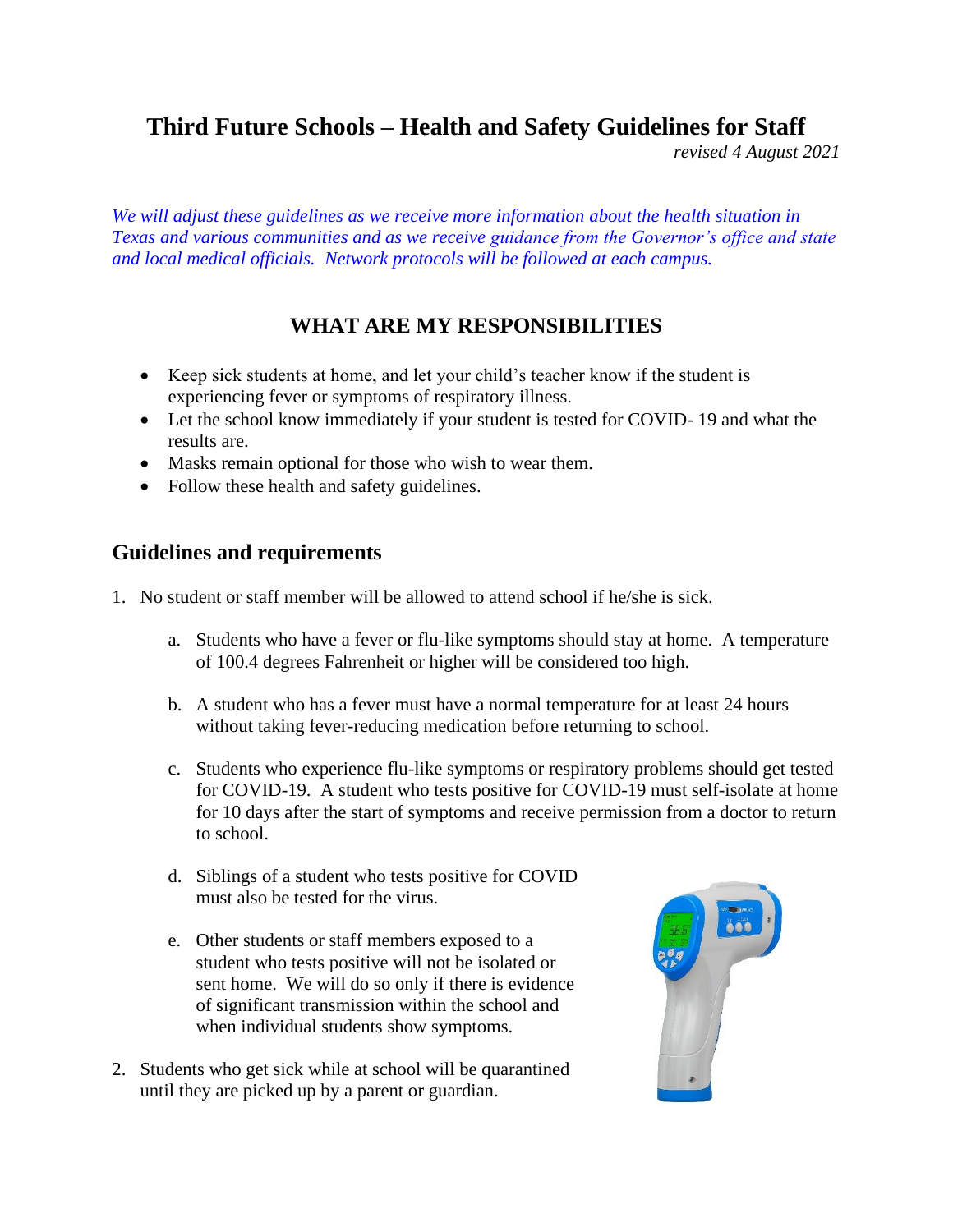- 3. Classrooms and common areas will also have dispensers or bottles of anti-bacterial hand sanitizer.
- 4. Custodians will also clean surfaces every evening.
	- a. Custodians will assist in the team centers, restrooms, and common areas.
	- b. Teachers and custodians will also clean/disinfect high-touch areas at least twice during the day.
	- c. The custodians will do a thorough cleaning every evening.



## **Additional notes for staff**

- If the Principal learns or determines that a student or staff member has tested positive for COVID-19, the Principal will immediately notify Nicole Gabriel. She will notify local health officials.
- A staff member (who is vaccinated) who tests positive for COVID-19 must self-isolate at home if he or she is symptomatic. The staff member may return to work if he/she is symptom free for at least 24 hours. Whether the staff member is asymptomatic or not, he must wear a mask at all times in the school for at least 10 days after the positive test result.
- Employees are required to complete a self-assessment every day before work.
	- o Check temperature
		- $\triangleleft$  100.4 or higher do not report to work
		- $\triangleq$  99.2 to 100.3 monitor temperature twice daily for 7 days
	- o Symptom check
		- ◆ Dry cough
		- ◆ Sore throat
		- ◆ Shortness of breath
		- Nasal congestion if any of the above symptoms are included
	- o Staff that are ill should stay home and follow the return to work guidance:
		- $\triangleleft$  At least 24 hours has passed with no fever without the use of fever-reducing medications
		- Improvement in respiratory symptoms (cough, shortness of breath)